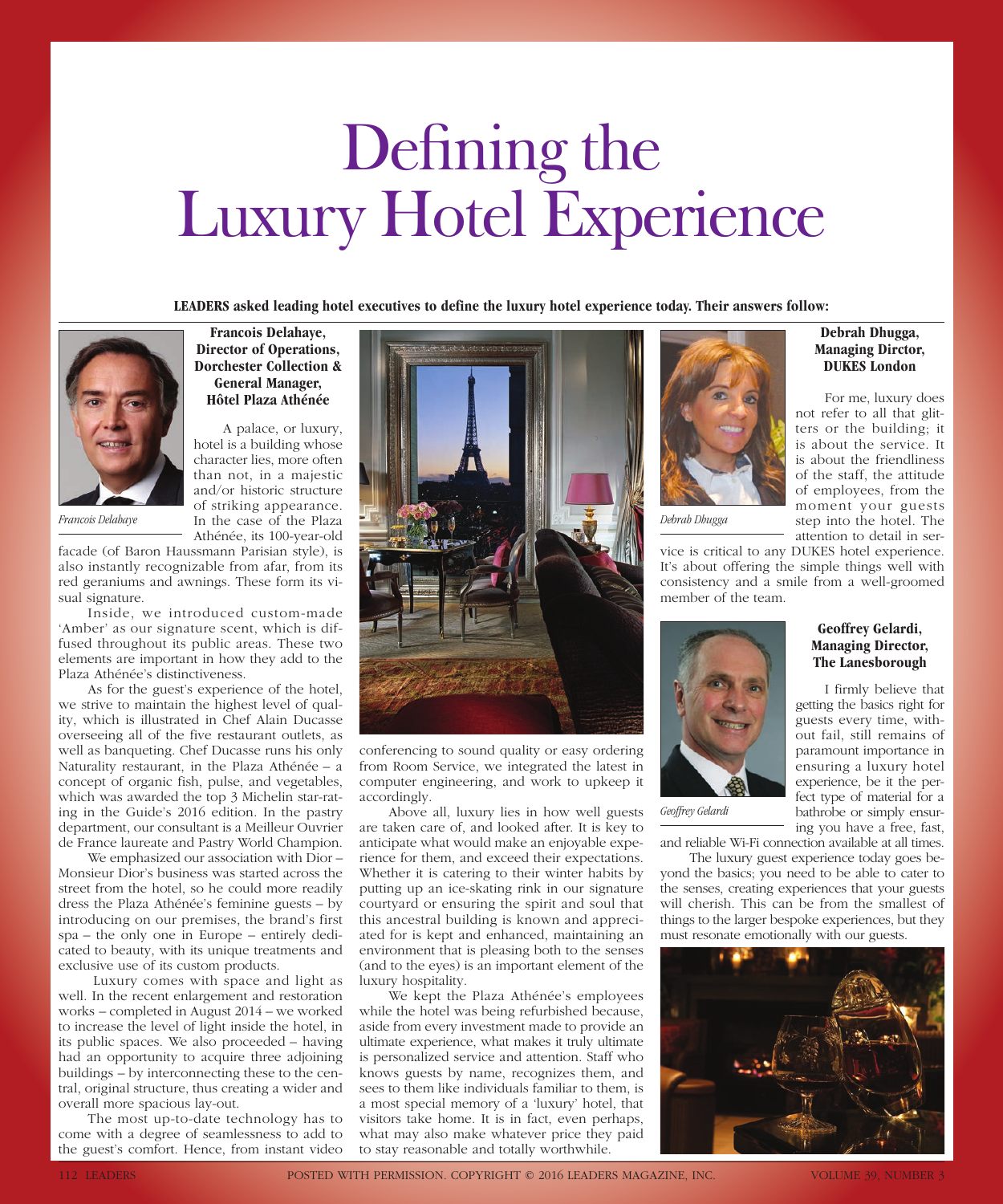

### **Michael Hoffmann, Managing Director, Waldorf Astoria New York**

Luxury today is the ability to do what you want when you want it; in other words, time is luxury – and when you finally find the time, you want to be able to take full advantage of the opportunity and maximize

the benefits.

In hospitality, that translates to being respectful of privacy, anticipating needs, and delivering on the promise.

If you do that, the customer has the freedom to get on with his plan and enjoy his time the way he would like to. Traveling today is tedious; nobody respects the value of time: there are lines to check in, lines at security, lines at boarding, and so on.

The real luxury is avoiding these and taking advantage of what's important: arriving early, clearing all hurdles, and getting settled.

The better we can help the customer reduce the interferences of his experience, improve on the delivery of the expectation, and exceed those anticipations, the greater the outcome.

True luxury is looking after your customer and the customer feeling looked after.





*Gail Isono*

### **Gail Isono, General Manager, The Scarlet Huntington**

The luxury hotel experience today starts with the anticipation of arriving at a hotel that conjures an image of warmth and confidence, knowing you'll be taken care of by a staff with "heart." The Scarlet Huntington is the perfect

example of a luxury hotel, and we create memories because this is "home." Luxury isn't just about the finer amenities in the hotel. Luxury is feeling that your stay is "priceless."



*Olivier Lordonnois*

### **Olivier Lordonnois, General Manager, The Mark**

Luxury has become less about acquiring "things" and more about self-actualization and gaining one-of-akind experiences. While the physical aspects of a hotel are still of great importance, truly rarified luxury lies more in the

creation of a completely unique experience for the guest – the ambiance and energy the guest feels upon arriving to the hotel; the location of the property and the way in which it connects guests with local culture; the variety of exclusive and bespoke amenities that a guest can enjoy during their stay; and the exceeded expectations that can only be achieved through a highly personalized level of service and keen attention to details.



# **Suzie Mills, General Manager, Trump International Hotel & Tower New York**

A luxury experience is defined, in my view, as impeccable personalized service. While the means of learning about a guest's likes and dislikes, or how a guest prefers to book and re-

**Elizabeth Mullins, Vice President and Area General Manager, Ritz-Carlton Central Park**

Luxury travelers

*Suzie Mills*

ceive communications may have changed with technology and social media, the ultimate premise of luxury and uncompromising service has remained the same. It is about learning about a guest's likes and dislikes so we can customize their stay.



*Elizabeth Mullins*

The need for personalization continues to impact luxury travel, leading to the creation of enduring personal relationships based on trust between luxury travel providers and travelers.

pings of luxury.

This trend is amplified by the use of everadvancing technology, and especially by the phenomenal growth of the digital space and social media.

With time being the most precious commodity, all elements of the luxury travel experience must work seamlessly, from the planning process to returning home.

Ultra-luxury positioning, authenticity, content, knowledge, real relationships, customization, and personalization are redefined as ruling principles.

Luxury travelers tend to travel often and stay with a single brand for hotels and airlines; however, they are looking for tangible benefits for their loyalty. 'Authentic local experience' is what luxury travelers want most.



*Offer Nissenbaum*

#### **Offer Nissenbaum, Managing Director, Peninsula Beverly Hills**

True luxury in hospitality is about making the experience effortless for the guest – not only saving them time and making things convenient, but anticipating their needs in the most thoughtful way. Our 'Peninsula Time' flex-

ible check-in and check-out is based on this premise, as is our Airport Concierge Service. We want to take the stress out of travel and make the process of arrival and departure as seamless as possible. At the end of the day, it's about the full experience beyond the physical product.





*Gary Schweikert,*

## **Gary Schweikert, Managing Director, Trump SoHo**

Luxury today goes beyond high-threadcount sheets and signature restaurants – those are expected. Today's luxury consumer is interested in personally curated experiences. Providing our guests with a seamless way to

learn about and take advantage of unique offerings in our neighborhood is where we excel – New York, and SoHo in particular, offers a wealth of opportunities to give guests an experience that simply cannot be found elsewhere.